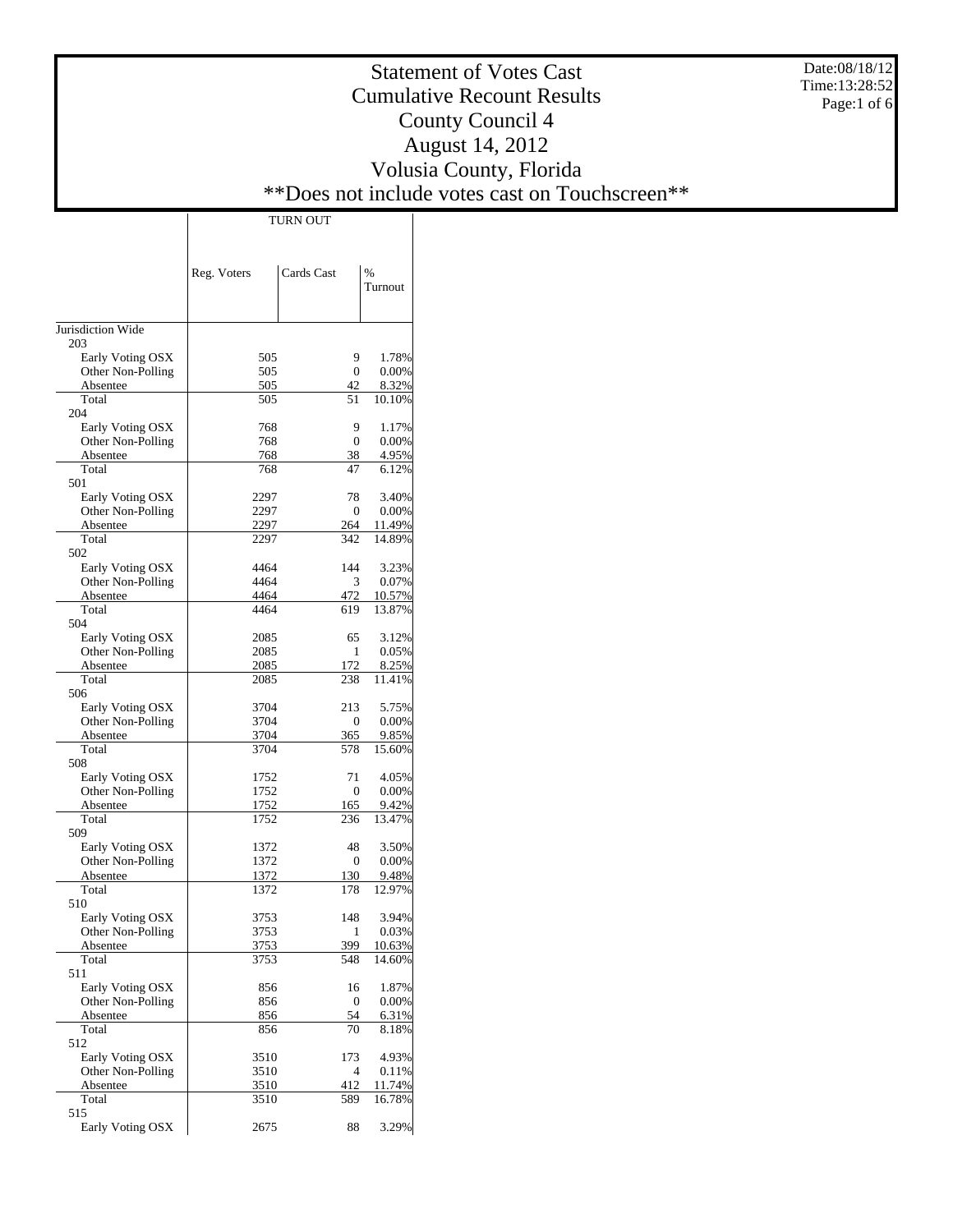Date:08/18/12 Time:13:28:52 Page:2 of 6

# Statement of Votes Cast Cumulative Recount Results County Council 4 August 14, 2012 Volusia County, Florida \*\*Does not include votes cast on Touchscreen\*\*

|                                       | Reg. Voters  | Cards Cast             | $\%$            |
|---------------------------------------|--------------|------------------------|-----------------|
|                                       |              |                        | Turnout         |
|                                       |              |                        |                 |
| Other Non-Polling                     | 2675         | 0                      | 0.00%           |
| Absentee                              | 2675         | 192                    | 7.18%           |
| Total                                 | 2675         | 280                    | 10.47%          |
| 516                                   |              |                        |                 |
| Early Voting OSX                      | 2256         | 137                    | 6.07%           |
| Other Non-Polling<br>Absentee         | 2256<br>2256 | $\mathbf{0}$<br>262    | 0.00%<br>11.61% |
| Total                                 | 2256         | 399                    | 17.69%          |
| 517                                   |              |                        |                 |
| Early Voting OSX                      | 2218         | 100                    | 4.51%           |
| Other Non-Polling                     | 2218         | $\mathbf{0}$           | 0.00%           |
| Absentee                              | 2218         | 208                    | 9.38%           |
| Total                                 | 2218         | 308                    | 13.89%          |
| 519                                   |              |                        |                 |
| Early Voting OSX<br>Other Non-Polling | 1450<br>1450 | 105<br>$\mathbf{0}$    | 7.24%<br>0.00%  |
| Absentee                              | 1450         | 79                     | 5.45%           |
| Total                                 | 1450         | 184                    | 12.69%          |
| 521                                   |              |                        |                 |
| Early Voting OSX                      | 4046         | 123                    | 3.04%           |
| Other Non-Polling                     | 4046         | 3                      | 0.07%           |
| Absentee                              | 4046         | 535                    | 13.22%          |
| Total<br>522                          | 4046         | 661                    | 16.34%          |
| Early Voting OSX                      | 2910         | 91                     | 3.13%           |
| Other Non-Polling                     | 2910         | $\mathbf{0}$           | 0.00%           |
| Absentee                              | 2910         | 188                    | 6.46%           |
| Total                                 | 2910         | 279                    | 9.59%           |
| 523                                   |              |                        |                 |
| Early Voting OSX                      | 2733         | 45                     | 1.65%           |
| Other Non-Polling                     | 2733         | 1                      | 0.04%           |
| Absentee<br>Total                     | 2733         | 138<br>184             | 5.05%           |
| 526                                   | 2733         |                        | 6.73%           |
| Early Voting OSX                      | 1731         | 29                     | 1.68%           |
| Other Non-Polling                     | 1731         | 1                      | 0.06%           |
| Absentee                              | 1731         | 90                     | 5.20%           |
| Total                                 | 1731         | 120                    | 6.93%           |
| 527                                   |              |                        |                 |
| Early Voting OSX                      | 1710         | 33                     | 1.93%           |
| Other Non-Polling<br>Absentee         | 1710<br>1710 | 1<br>180               | 0.06%<br>10.53% |
| Total                                 | 1710         | 214                    | 12.51%          |
| 528                                   |              |                        |                 |
| Early Voting OSX                      | 1756         | 30                     | 1.71%           |
| Other Non-Polling                     | 1756         | 1                      | 0.06%           |
| Absentee                              | 1756         | 84                     | 4.78%           |
| Total                                 | 1756         | 115                    | 6.55%           |
| 529                                   |              |                        | 1.88%           |
| Early Voting OSX<br>Other Non-Polling | 1440<br>1440 | 27<br>$\boldsymbol{0}$ | 0.00%           |
| Absentee                              | 1440         | 91                     | 6.32%           |
| Total                                 | 1440         | 118                    | 8.19%           |
| 530                                   |              |                        |                 |
| Early Voting OSX                      | 2164         | 25                     | 1.16%           |
| Other Non-Polling                     | 2164         | 1                      | 0.05%           |
| Absentee                              | 2164         | 69                     | 3.19%           |
| Total                                 | 2164         | 95                     | 4.39%           |

TURN OUT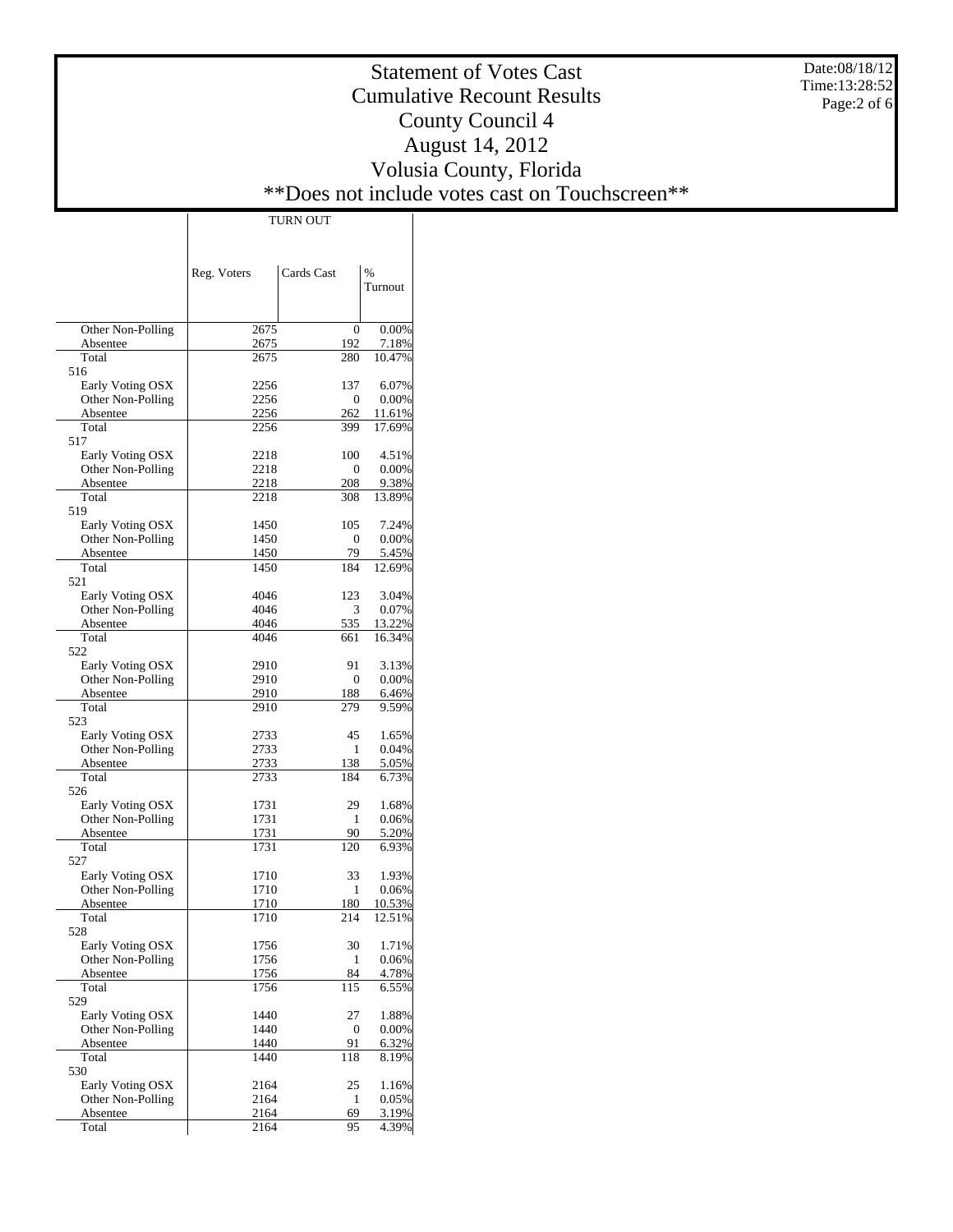Date:08/18/12 Time:13:28:52 Page:3 of 6

# Statement of Votes Cast Cumulative Recount Results County Council 4 August 14, 2012 Volusia County, Florida \*\*Does not include votes cast on Touchscreen\*\*

Τ

|                   | Reg. Voters | Cards Cast              | $\frac{0}{0}$<br>Turnout |
|-------------------|-------------|-------------------------|--------------------------|
| 532               |             |                         |                          |
| Early Voting OSX  | 2186        | 109                     | 4.99%                    |
| Other Non-Polling | 2186        | 4                       | 0.18%                    |
| Absentee          | 2186        | 321                     | 14.68%                   |
| Total             | 2186        | 434                     | 19.85%                   |
| 602               |             |                         |                          |
| Early Voting OSX  | 3409        | 67                      | 1.97%                    |
| Other Non-Polling | 3409        | 1                       | 0.03%                    |
| Absentee          | 3409        | 321                     | 9.42%                    |
| Total             | 3409        | 389                     | 11.41%                   |
| 603               |             |                         |                          |
| Early Voting OSX  | 2771        | 117                     | 4.22%                    |
| Other Non-Polling | 2771        | $\overline{c}$          | 0.07%                    |
| Absentee          | 2771        | 148                     | 5.34%                    |
| Total             | 2771        | 267                     | 9.64%                    |
| 607               |             |                         |                          |
| Early Voting OSX  | 3815        | $\theta$                | 0.00%                    |
| Other Non-Polling | 3815        | $\Omega$                | 0.00%                    |
| Absentee          | 3815        | 0                       | 0.00%                    |
| Total             | 3815        | $\Omega$                | 0.00%                    |
| 614               |             |                         |                          |
| Early Voting OSX  | 3277        | 51                      | 1.56%                    |
| Other Non-Polling | 3277        | $\overline{0}$          | 0.00%                    |
| Absentee          | 3277        | 117                     | 3.57%                    |
| Total             | 3277        | 168                     | 5.13%                    |
| 628               |             |                         |                          |
| Early Voting OSX  | 3391        | $\theta$                | 0.00%                    |
| Other Non-Polling | 3391        | $\overline{0}$          | 0.00%                    |
| Absentee          | 3391        | 4                       | 0.12%                    |
| Total             | 3391        | $\overline{\mathbf{4}}$ | 0.12%                    |
| Total             |             |                         |                          |
| Early Voting OSX  | 71004       | 2151                    | 3.03%                    |
| Absentee          | 71004       | 5540                    | 7.80%                    |
| Other Non-Polling | 71004       | 24                      | 0.03%                    |
| Total             | 71004       | 7715                    | 10.87%                   |

 $\overline{\phantom{a}}$ 

TURN OUT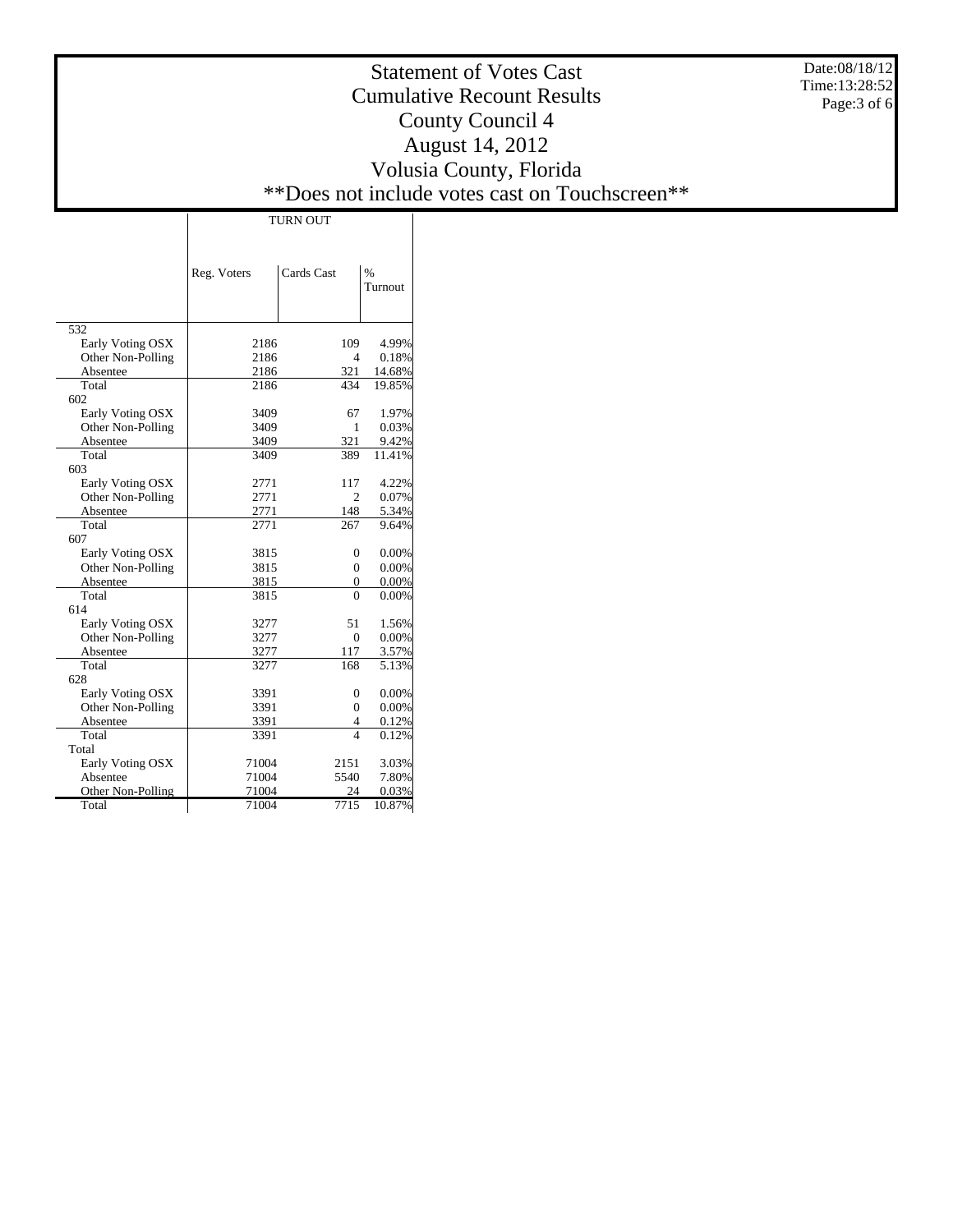Date:08/18/12 Time:13:28:52 Page:4 of 6

# Statement of Votes Cast Cumulative Recount Results County Council 4 August 14, 2012 Volusia County, Florida \*\*Does not include votes cast on Touchscreen\*\*

County Council 4

|                                       | Reg. Voters  | Doug Daniels           |                  | Shannon McLeish      |                  | Damien Richards                  |                  | Jay M. Young        |                     |
|---------------------------------------|--------------|------------------------|------------------|----------------------|------------------|----------------------------------|------------------|---------------------|---------------------|
|                                       |              |                        |                  |                      |                  |                                  |                  |                     |                     |
|                                       |              |                        |                  |                      |                  |                                  |                  |                     |                     |
| Jurisdiction Wide<br>203              |              |                        |                  |                      |                  |                                  |                  |                     |                     |
| Early Voting OSX                      | 505          | 1                      | 12.50%           | 4                    | 50.00%           | 0                                | 0.00%            | 3                   | 37.50%              |
| Other Non-Polling                     | 505          | $\mathbf{0}$           |                  | $\overline{0}$       |                  | $\boldsymbol{0}$                 |                  | $\mathbf{0}$        |                     |
| Absentee                              | 505          | 16                     | 43.24%           | 5                    | 13.51%           | 4                                | 10.81%           | 12                  | 32.43%              |
| Total                                 | 505          | 17                     | 37.78%           | 9                    | 20.00%           | $\overline{4}$                   | 8.89%            | 15                  | 33.33%              |
| 204                                   |              |                        |                  |                      |                  |                                  |                  |                     |                     |
| Early Voting OSX                      | 768          | 4                      | 44.44%           | 3                    | 33.33%           | 1                                | 11.11%           | 1                   | 11.11%              |
| Other Non-Polling<br>Absentee         | 768<br>768   | $\mathbf{0}$<br>10     | 32.26%           | $\overline{0}$<br>15 | 48.39%           | $\overline{0}$<br>$\mathfrak{2}$ | 6.45%            | $\overline{0}$<br>4 | 12.90%              |
| Total                                 | 768          | 14                     | 35.00%           | 18                   | 45.00%           | 3                                | 7.50%            | 5                   | 12.50%              |
| 501                                   |              |                        |                  |                      |                  |                                  |                  |                     |                     |
| Early Voting OSX                      | 2297         | 19                     | 26.39%           | 24                   | 33.33%           | 8                                | 11.11%           | 21                  | 29.17%              |
| Other Non-Polling                     | 2297         | $\mathbf{0}$           |                  | $\overline{0}$       |                  | $\overline{0}$                   |                  | $\boldsymbol{0}$    |                     |
| Absentee                              | 2297         | 78                     | 33.91%           | 49                   | 21.30%           | 33                               | 14.35%           | 70                  | 30.43%              |
| Total                                 | 2297         | 97                     | 32.12%           | 73                   | 24.17%           | 41                               | 13.58%           | 91                  | 30.13%              |
| 502                                   |              |                        |                  |                      |                  |                                  |                  |                     |                     |
| Early Voting OSX<br>Other Non-Polling | 4464<br>4464 | 43<br>$\boldsymbol{0}$ | 32.82%<br>0.00%  | 42<br>$\overline{0}$ | 32.06%<br>0.00%  | 18<br>$\mathbf{0}$               | 13.74%<br>0.00%  | 28                  | 21.37%<br>1 100.00% |
| Absentee                              | 4464         | 178                    | 41.40%           | 105                  | 24.42%           | 29                               | 6.74%            | 118                 | 27.44%              |
| Total                                 | 4464         | 221                    | 39.32%           | 147                  | 26.16%           | 47                               | 8.36%            | 147                 | 26.16%              |
| 504                                   |              |                        |                  |                      |                  |                                  |                  |                     |                     |
| Early Voting OSX                      | 2085         | 13                     | 21.67%           | 19                   | 31.67%           | 11                               | 18.33%           | 17                  | 28.33%              |
| Other Non-Polling                     | 2085         | $\mathbf{0}$           |                  | $\overline{0}$       |                  | $\mathbf{0}$                     |                  | $\boldsymbol{0}$    |                     |
| Absentee                              | 2085         | 66                     | 44.00%           | 38                   | 25.33%           | 12                               | 8.00%            | 34                  | 22.67%              |
| Total                                 | 2085         | 79                     | 37.62%           | 57                   | 27.14%           | 23                               | 10.95%           | 51                  | 24.29%              |
| 506                                   | 3704         |                        | 42.35%           |                      | 15.31%           |                                  | 15.31%           |                     | 27.04%              |
| Early Voting OSX<br>Other Non-Polling | 3704         | 83<br>$\boldsymbol{0}$ |                  | 30<br>$\overline{0}$ |                  | 30<br>$\mathbf{0}$               |                  | 53<br>$\mathbf{0}$  |                     |
| Absentee                              | 3704         | 144                    | 44.04%           | 73                   | 22.32%           | 44                               | 13.46%           | 66                  | 20.18%              |
| Total                                 | 3704         | 227                    | 43.40%           | 103                  | 19.69%           | 74                               | 14.15%           | 119                 | 22.75%              |
| 508                                   |              |                        |                  |                      |                  |                                  |                  |                     |                     |
| Early Voting OSX                      | 1752         | 18                     | 30.00%           | 17                   | 28.33%           | 9                                | 15.00%           | 16                  | 26.67%              |
| Other Non-Polling                     | 1752         | $\boldsymbol{0}$       |                  | $\mathbf{0}$         |                  | $\mathbf{0}$                     |                  | $\boldsymbol{0}$    |                     |
| Absentee                              | 1752         | 55                     | 37.67%           | 47                   | 32.19%           | 14                               | 9.59%            | 30                  | 20.55%              |
| Total<br>509                          | 1752         | 73                     | 35.44%           | 64                   | 31.07%           | 23                               | 11.17%           | 46                  | 22.33%              |
| Early Voting OSX                      | 1372         | 18                     | 40.91%           | 6                    | 13.64%           | 4                                | 9.09%            | 16                  | 36.36%              |
| Other Non-Polling                     | 1372         | $\mathbf{0}$           |                  | $\mathbf{0}$         |                  | $\overline{0}$                   |                  | $\mathbf{0}$        |                     |
| Absentee                              | 1372         | 42                     | 37.50%           | 23                   | 20.54%           | 11                               | 9.82%            | 36                  | 32.14%              |
| Total                                 | 1372         | 60                     | 38.46%           | 29                   | 18.59%           | 15                               | 9.62%            | 52                  | 33.33%              |
| 510                                   |              |                        |                  |                      |                  |                                  |                  |                     |                     |
| Early Voting OSX                      | 3753         | 47                     | 35.34%           | 37                   | 27.82%           | 16                               | 12.03%           | 33                  | 24.81%              |
| Other Non-Polling                     | 3753         |                        | 1 100.00%        | $\mathbf{0}$         | 0.00%            | $\boldsymbol{0}$                 | 0.00%            | $\boldsymbol{0}$    | 0.00%               |
| Absentee                              | 3753<br>3753 | 151<br>199             | 42.66%<br>40.78% | 57<br>94             | 16.10%<br>19.26% | $25\,$<br>41                     | 7.06%<br>8.40%   | 121<br>154          | 34.18%<br>31.56%    |
| Total<br>511                          |              |                        |                  |                      |                  |                                  |                  |                     |                     |
| Early Voting OSX                      | 856          | 4                      | 30.77%           | 4                    | 30.77%           | 2                                | 15.38%           | 3                   | 23.08%              |
| Other Non-Polling                     | 856          | $\boldsymbol{0}$       |                  | $\mathbf{0}$         |                  | $\boldsymbol{0}$                 |                  | $\boldsymbol{0}$    |                     |
| Absentee                              | 856          | 19                     | 40.43%           | 11                   | 23.40%           | 9                                | 19.15%           | 8                   | 17.02%              |
| Total                                 | 856          | 23                     | 38.33%           | 15                   | 25.00%           | 11                               | 18.33%           | 11                  | 18.33%              |
| 512                                   |              |                        |                  |                      |                  |                                  |                  |                     |                     |
| Early Voting OSX                      | 3510         | 58                     | 37.66%           | 39                   | 25.32%           | 25                               | 16.23%           | 32                  | 20.78%              |
| Other Non-Polling                     | 3510         | 2                      | 50.00%           | $\mathbf{0}$         | 0.00%            | $\mathbf{1}$                     | 25.00%           | $\mathbf{1}$        | 25.00%              |
| Absentee<br>Total                     | 3510<br>3510 | 150<br>210             | 42.25%<br>40.94% | 70<br>109            | 19.72%<br>21.25% | 37<br>63                         | 10.42%<br>12.28% | 98<br>131           | 27.61%<br>25.54%    |
| 515                                   |              |                        |                  |                      |                  |                                  |                  |                     |                     |
| Early Voting OSX                      | 2675         | 23                     | 28.75%           | 26                   | 32.50%           | 10                               | 12.50%           | 21                  | 26.25%              |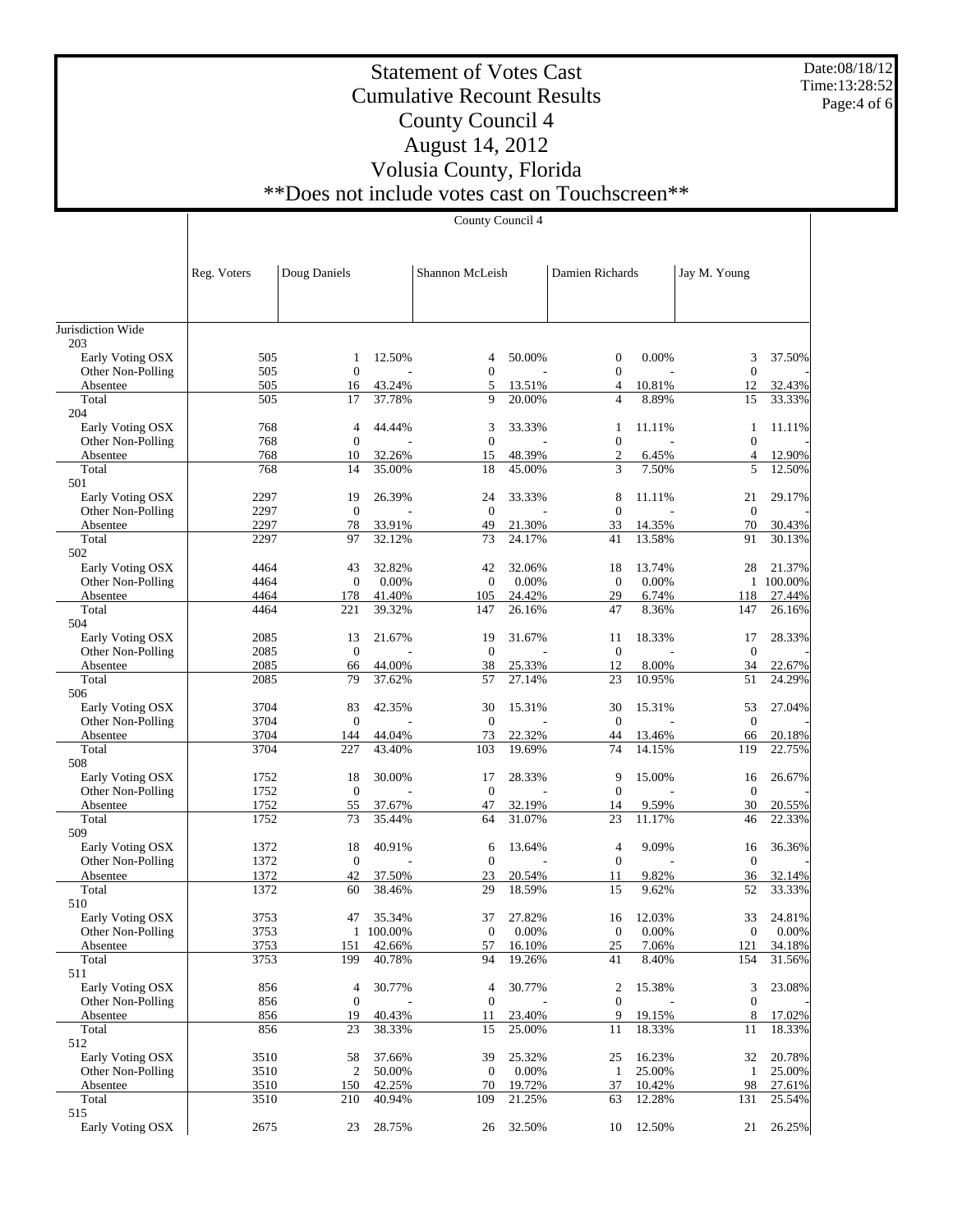Date:08/18/12 Time:13:28:52 Page:5 of 6

# Statement of Votes Cast Cumulative Recount Results County Council 4 August 14, 2012 Volusia County, Florida \*\*Does not include votes cast on Touchscreen\*\*

| Reg. Voters | Doug Daniels |        | Shannon McLeish |        | Damien Richards |        | Jay M. Young   |        |
|-------------|--------------|--------|-----------------|--------|-----------------|--------|----------------|--------|
|             |              |        |                 |        |                 |        |                |        |
|             |              |        |                 |        |                 |        |                |        |
| 2675        | $\Omega$     |        | $\Omega$        |        | $\Omega$        |        | $\Omega$       |        |
| 2675        | 64           | 37.43% | 53              | 30.99% | 13              | 7.60%  | 41             | 23.98% |
| 2675        | 87           | 34.66% | 79              | 31.47% | 23              | 9.16%  | 62             | 24.70% |
|             |              |        |                 |        |                 |        |                |        |
| 2256        | 47           | 37.30% | 27              | 21.43% | 14              | 11.11% | 38             | 30.16% |
| 2256        | $\Omega$     |        | $\Omega$        |        | $\theta$        |        | $\theta$       |        |
| 2256        | 129          | 55.60% | 32              | 13.79% | 19              | 8.19%  | 52             | 22.41% |
| 2256        | 176          | 49.16% | 59              | 16.48% | 33              | 9.22%  | 90             | 25.14% |
|             |              |        |                 |        |                 |        |                |        |
| 2218        | 35           | 38.46% | 31              | 34.07% | 5               | 5.49%  | 20             | 21.98% |
| 2218        | $\theta$     |        | $\Omega$        |        | $\mathbf{0}$    |        | $\Omega$       |        |
| 2218        | 109          | 55.61% | 38              | 19.39% | 10              | 5.10%  | 39             | 19.90% |
| 2218        | 144          | 50.17% | 69              | 24.04% | 15              | 5.23%  | 59             | 20.56% |
|             |              |        |                 |        |                 |        |                |        |
| 1450        | 29           | 28.71% | 45              | 44.55% | 8               | 7.92%  | 19             | 18.81% |
| 1450        | $\Omega$     |        | $\Omega$        |        | $\theta$        |        | $\overline{0}$ |        |
| 1450        | 31           | 43.66% | 18              | 25.35% |                 | 9.86%  | 15             | 21.13% |
| 1450        | 60           | 34.88% | 63              | 36.63% | 15              | 8.72%  | 34             | 19.77% |
|             |              |        |                 |        |                 |        |                |        |

 Other Non-Polling Absentee Total 516

 Early Voting OSX Other Non-Polling Absentee Total 517

Early Voting OSX

| Other Non-Polling | 2218 | $\overline{0}$ |        | $\boldsymbol{0}$ |           | $\overline{0}$   |        | $\mathbf{0}$     |         |
|-------------------|------|----------------|--------|------------------|-----------|------------------|--------|------------------|---------|
| Absentee          | 2218 | 109            | 55.61% | 38               | 19.39%    | 10               | 5.10%  | 39               | 19.90%  |
| Total             | 2218 | 144            | 50.17% | 69               | 24.04%    | 15               | 5.23%  | 59               | 20.56%  |
| 519               |      |                |        |                  |           |                  |        |                  |         |
| Early Voting OSX  | 1450 | 29             | 28.71% | 45               | 44.55%    | 8                | 7.92%  | 19               | 18.81%  |
| Other Non-Polling | 1450 | $\mathbf{0}$   |        | $\overline{0}$   |           | $\overline{0}$   |        | $\mathbf{0}$     |         |
| Absentee          | 1450 | 31             | 43.66% | 18               | 25.35%    | 7                | 9.86%  | 15               | 21.13%  |
| Total             | 1450 | 60             | 34.88% | 63               | 36.63%    | 15               | 8.72%  | 34               | 19.77%  |
| 521               |      |                |        |                  |           |                  |        |                  |         |
| Early Voting OSX  | 4046 | 28             | 25.00% | 32               | 28.57%    | 16               | 14.29% | 36               | 32.14%  |
| Other Non-Polling | 4046 | 1              | 50.00% | 1                | 50.00%    | $\overline{0}$   | 0.00%  | $\theta$         | 0.00%   |
| Absentee          | 4046 | 172            | 35.83% | 143              | 29.79%    | 41               | 8.54%  | 124              | 25.83%  |
| Total             | 4046 | 201            | 33.84% | 176              | 29.63%    | 57               | 9.60%  | 160              | 26.94%  |
| 522               |      |                |        |                  |           |                  |        |                  |         |
| Early Voting OSX  | 2910 | 37             | 42.53% | 23               | 26.44%    | 8                | 9.20%  | 19               | 21.84%  |
| Other Non-Polling | 2910 | $\mathbf{0}$   |        | $\boldsymbol{0}$ |           | $\boldsymbol{0}$ |        | $\mathbf{0}$     |         |
| Absentee          | 2910 | 60             | 35.93% | 43               | 25.75%    | 21               | 12.57% | 43               | 25.75%  |
| Total             | 2910 | 97             | 38.19% | 66               | 25.98%    | 29               | 11.42% | 62               | 24.41%  |
| 523               |      |                |        |                  |           |                  |        |                  |         |
| Early Voting OSX  | 2733 | 9              | 21.43% | 15               | 35.71%    | 10               | 23.81% | 8                | 19.05%  |
| Other Non-Polling | 2733 | $\overline{0}$ | 0.00%  |                  | 1 100,00% | $\overline{0}$   | 0.00%  | $\overline{0}$   | 0.00%   |
| Absentee          | 2733 | 52             | 40.31% | 50               | 38.76%    | 9                | 6.98%  | 18               | 13.95%  |
| Total             | 2733 | 61             | 35.47% | 66               | 38.37%    | 19               | 11.05% | 26               | 15.12%  |
| 526               |      |                |        |                  |           |                  |        |                  |         |
| Early Voting OSX  | 1731 | 9              | 36.00% | 4                | 16.00%    | 5                | 20.00% | 7                | 28.00%  |
| Other Non-Polling | 1731 | $\overline{0}$ | 0.00%  | 1                | 100.00%   | $\overline{0}$   | 0.00%  | $\overline{0}$   | 0.00%   |
| Absentee          | 1731 | 22             | 28.21% | 32               | 41.03%    | 12               | 15.38% | 12               | 15.38%  |
| Total             | 1731 | 31             | 29.81% | 37               | 35.58%    | 17               | 16.35% | 19               | 18.27%  |
| 527               |      |                |        |                  |           |                  |        |                  |         |
| Early Voting OSX  | 1710 | 14             | 50.00% | 5                | 17.86%    | $\overline{4}$   | 14.29% | 5                | 17.86%  |
| Other Non-Polling | 1710 | $\mathbf{0}$   | 0.00%  | $\mathbf{1}$     | 100.00%   | $\overline{0}$   | 0.00%  | $\boldsymbol{0}$ | 0.00%   |
| Absentee          | 1710 | 54             | 34.62% | 60               | 38.46%    | 15               | 9.62%  | 27               | 17.31%  |
| Total             | 1710 | 68             | 36.76% | 66               | 35.68%    | 19               | 10.27% | 32               | 17.30%  |
| 528               |      |                |        |                  |           |                  |        |                  |         |
| Early Voting OSX  | 1756 | 9              | 33.33% | 9                | 33.33%    | 6                | 22.22% | 3                | 11.11%  |
| Other Non-Polling | 1756 | $\overline{0}$ | 0.00%  | $\mathbf{0}$     | 0.00%     | $\theta$         | 0.00%  | $\mathbf{1}$     | 100.00% |
| Absentee          | 1756 | 30             | 42.86% | 24               | 34.29%    | $\overline{2}$   | 2.86%  | 14               | 20.00%  |
| Total             | 1756 | 39             | 39.80% | 33               | 33.67%    | 8                | 8.16%  | 18               | 18.37%  |
| 529               |      |                |        |                  |           |                  |        |                  |         |
| Early Voting OSX  | 1440 | 6              | 28.57% | 7                | 33.33%    | $\overline{2}$   | 9.52%  | 6                | 28.57%  |
| Other Non-Polling | 1440 | $\overline{0}$ |        | $\mathbf{0}$     |           | $\mathbf{0}$     |        | $\overline{0}$   |         |
| Absentee          | 1440 | 20             | 24.39% | 27               | 32.93%    | 9                | 10.98% | 26               | 31.71%  |
| Total             | 1440 | 26             | 25.24% | 34               | 33.01%    | 11               | 10.68% | 32               | 31.07%  |
| 530               |      |                |        |                  |           |                  |        |                  |         |
| Early Voting OSX  | 2164 | 6              | 25.00% | 6                | 25.00%    | 3                | 12.50% | 9                | 37.50%  |
| Other Non-Polling | 2164 | $\mathbf{0}$   | 0.00%  | $\mathbf{0}$     | 0.00%     | $\overline{0}$   | 0.00%  | $\mathbf{1}$     | 100.00% |
| Absentee          | 2164 | 23             | 34.85% | 25               | 37.88%    | 7                | 10.61% | 11               | 16.67%  |
| Total             | 2164 | 29             | 31.87% | 31               | 34.07%    | 10               | 10.99% | 21               | 23.08%  |

### County Council 4